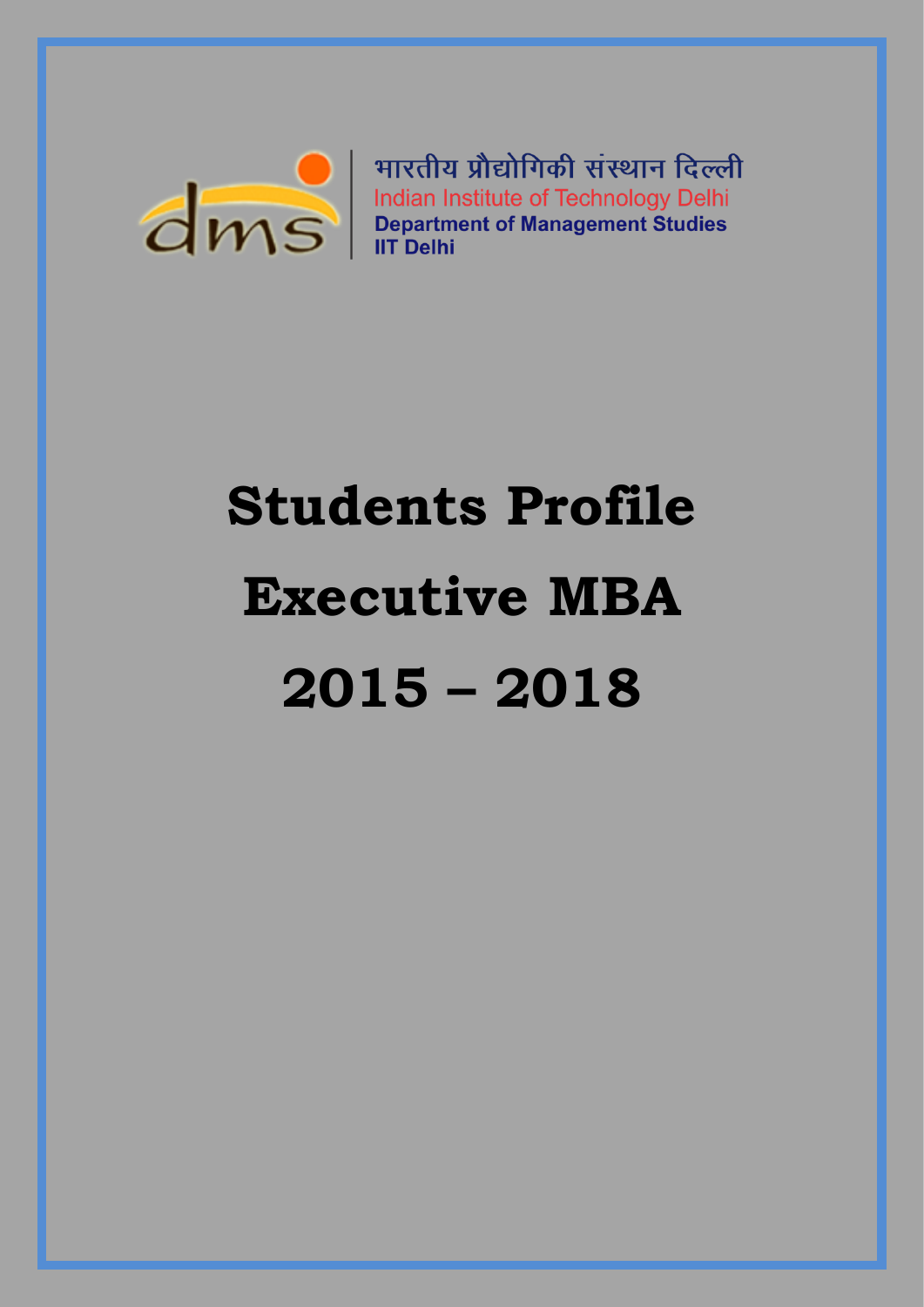



# **Current CTC Industry Domain**



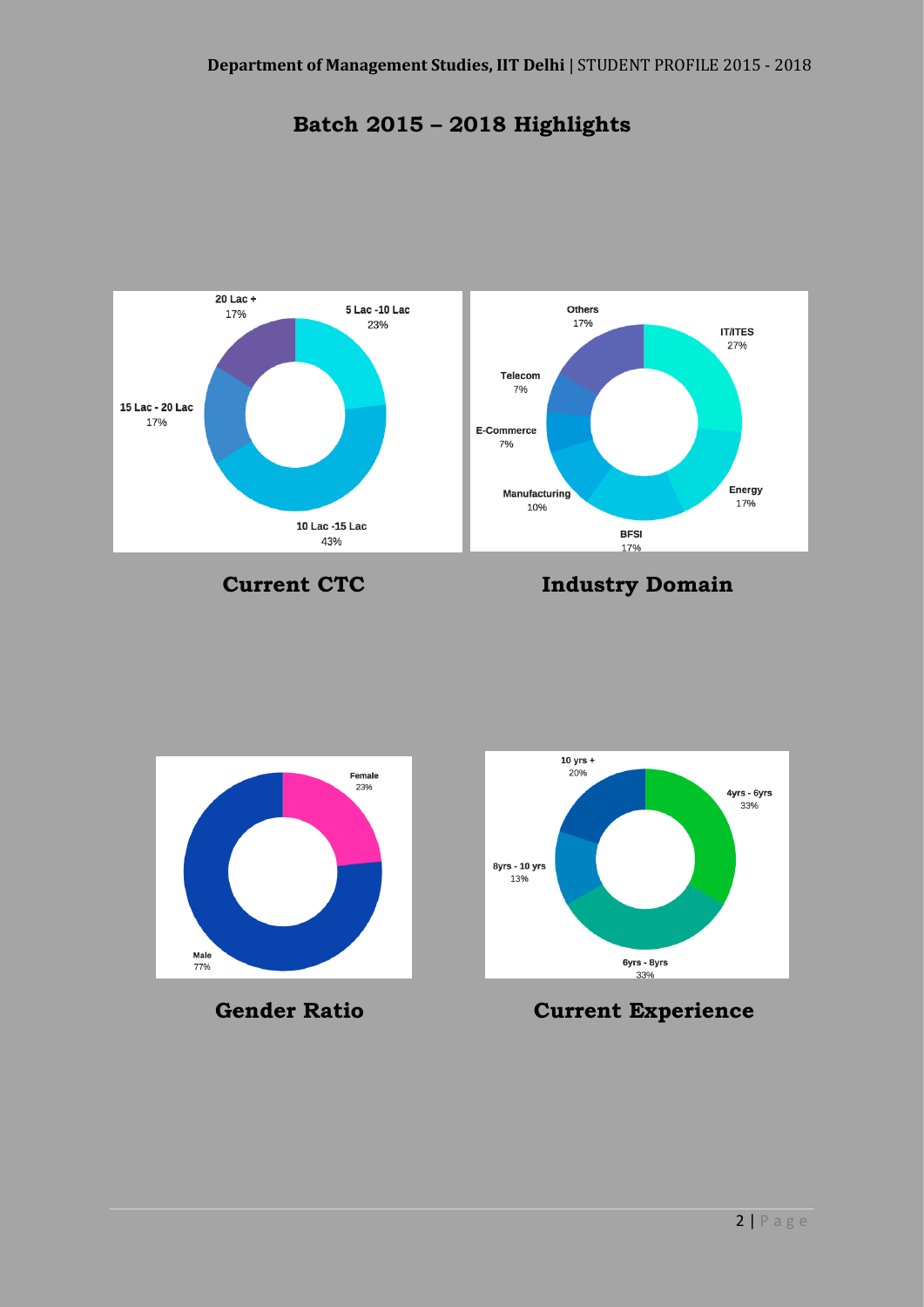**in** 



 **Aakash Jain M.Tech** Bio Tech

**Work Experience:** 57 months Syndicate Bank **Assistant Manager**

**Industry Domain** Banking and Finance



 **Abhinav Kumar B.Tech** Electrical

linl

linl

linl

**Work Experience:** 87 months Solar Energy Corporation of India **Deputy Manager (Techno-Commercial)**

**Industry Domain** Solar Energy



 **Abhinav Mohapatra B.Tech** Mechanical

**Work Experience:** 90 months Engineers India Ltd. **Deputy Manager (Marketing)**

**Industry Domain** Oil & Gas / Energy



 **Akshit Mittal B.B.S** Business Studies

**Work Experience:** 53 months Ramtronics **Marketing Head E-Operations**

**Industry Domain** Offline Retail



 **Amir Sultan B.Tech** Computer Science

**Work Experience:** 82 months Snapdeal **Product Manager**

**Industry Domain** IT/ITES (E-Commerce)



**in** 

# **Anand Kajla**

 **B.Tech** Electronics & Comm

**Work Experience:** 110 months TCIL **Manager (Telecom Services)**

**Industry Domain** Telecom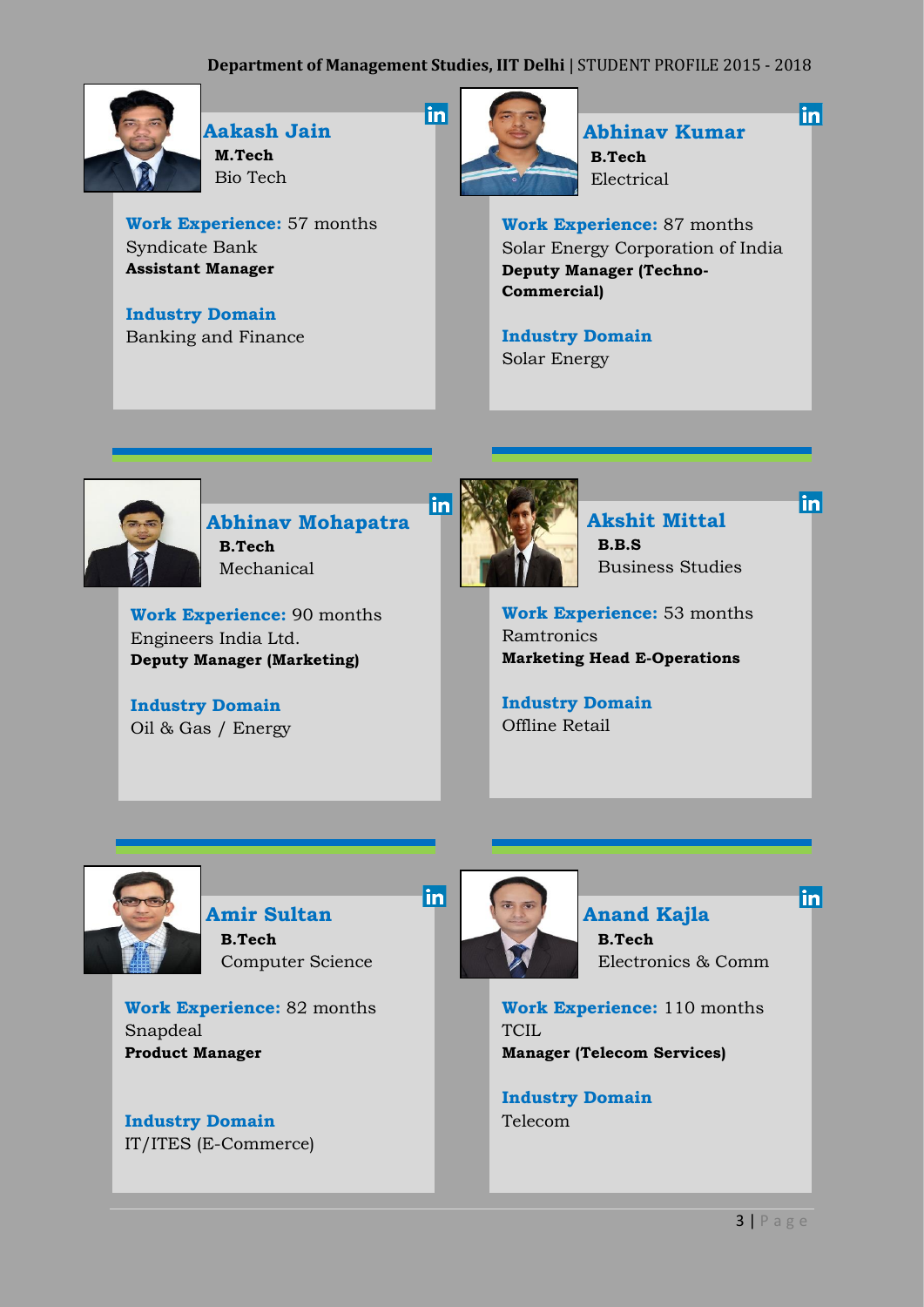in



 **Atul Sharma B.Tech** Electrical

**Work Experience:** 90 months Fortum India Private Ltd. **Manager Investments**

**Industry Domain Utility** 



# **Gaurav Sharma**

in

 $|{\sf in}|$ 

linl

 **B.Com (Hons), MDP** Commerce & Business Management

**Work Experience:** 135 months Harley-Davidson India Pvt. Ltd. **Lead-Dealer Development**

**Industry Domain** Manufacturing - Automobiles



 **Gautam Prakash B.E.** Electronics & Comm

**Work Experience:** 85 months Tata Consultancy Services **IT Analyst**

**Industry Domain** IT, Banking



 **Harendar Singh B.Tech** Information Technology

**Work Experience:** 122 months Bits Bridge **CTO**

**Industry Domain** Education, IT/ITES, Restaurant



# **in Harpreet Singh**

 **B.Tech** Electronics & Comm.

**Work Experience:** 102 months Suez Pvt. Ltd. **Assistant Manager – Design & Engineering Department**

**Industry Domain** EPC – Water Treatment



# **Ishmeet Singh**

 **B.Tech** Electronics & Comm.

**Work Experience:** 100 months SAP **Senior Consultant & Developer**

**Industry Domain** IT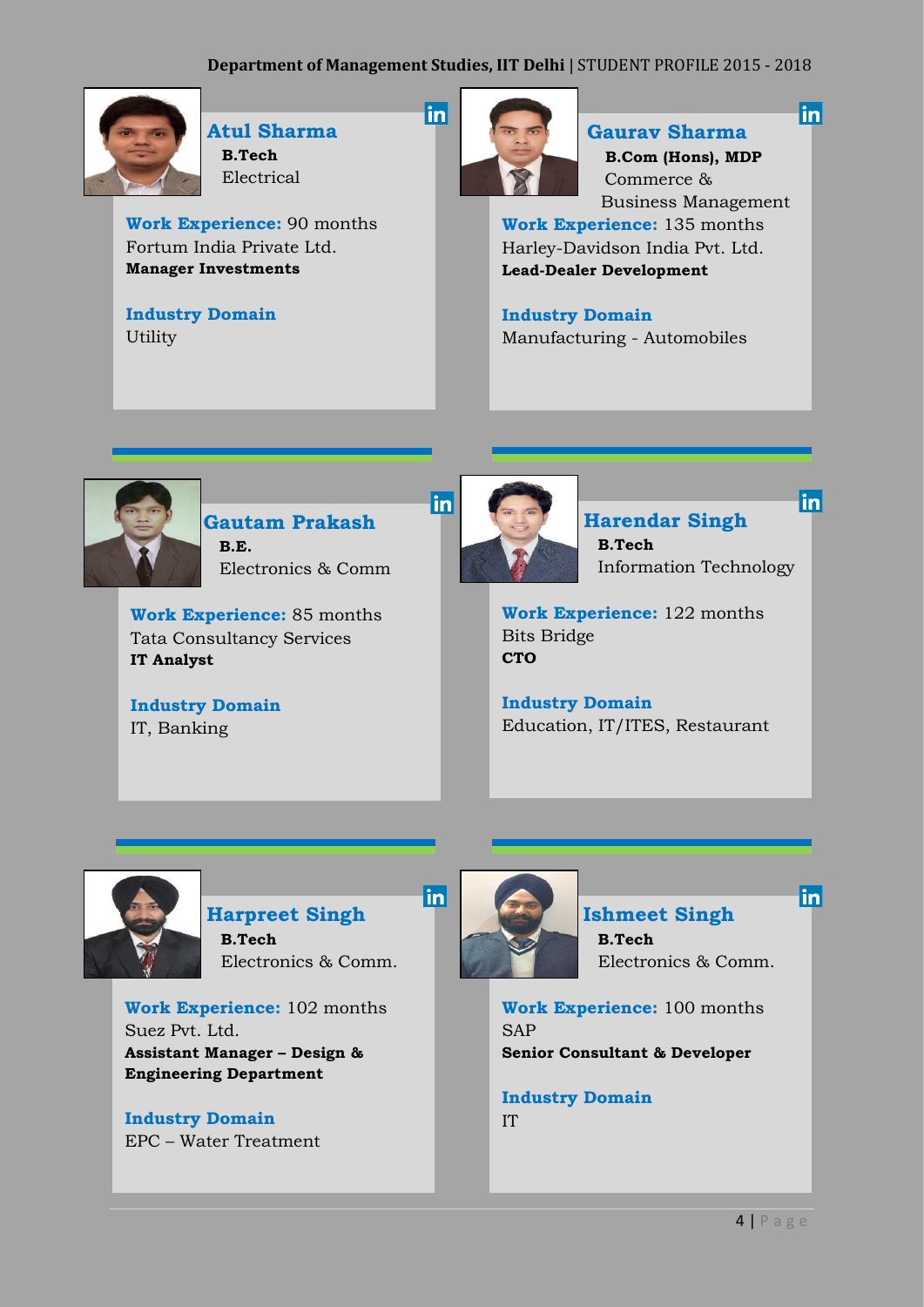in



 **Jenny John B.Tech** Computer Science

**Work Experience:** 123 months Centre For Railway Information Systems **Manager Systems**

**Industry Domain** IT/ITES



 **Meenal Sharma B.Tech** Computer Science in

linl

linl

**Work Experience:** 55 months IHS Markit **Software Engineer**

**Industry Domain** Financial Services



 **Mohit Chaturvedi B.Tech** Computer Science

**Work Experience:** 68 months Deloitte Consulting **Team Lead, Application Development**

**Industry Domain** IT



 **Naveen Malik B.Tech** Mechanical

**Work Experience:** 135 months Hero MotoCorp Ltd. **Manager - Operations**

**Industry Domain** Manufacturing



 **Nidhi Arora B.Tech** Electronics & Comm.

**Work Experience:** 72 months **HCL Deputy Manager (IT Consulting)**

**Industry Domain** IT/ITES, Product Management Consulting



in

 **Nikhil Sukhnani B.E.**

Information Technology

**Work Experience:** 96 months Aujas Networks Pvt. Ltd. **Designation**

**Industry Domain** IT Consulting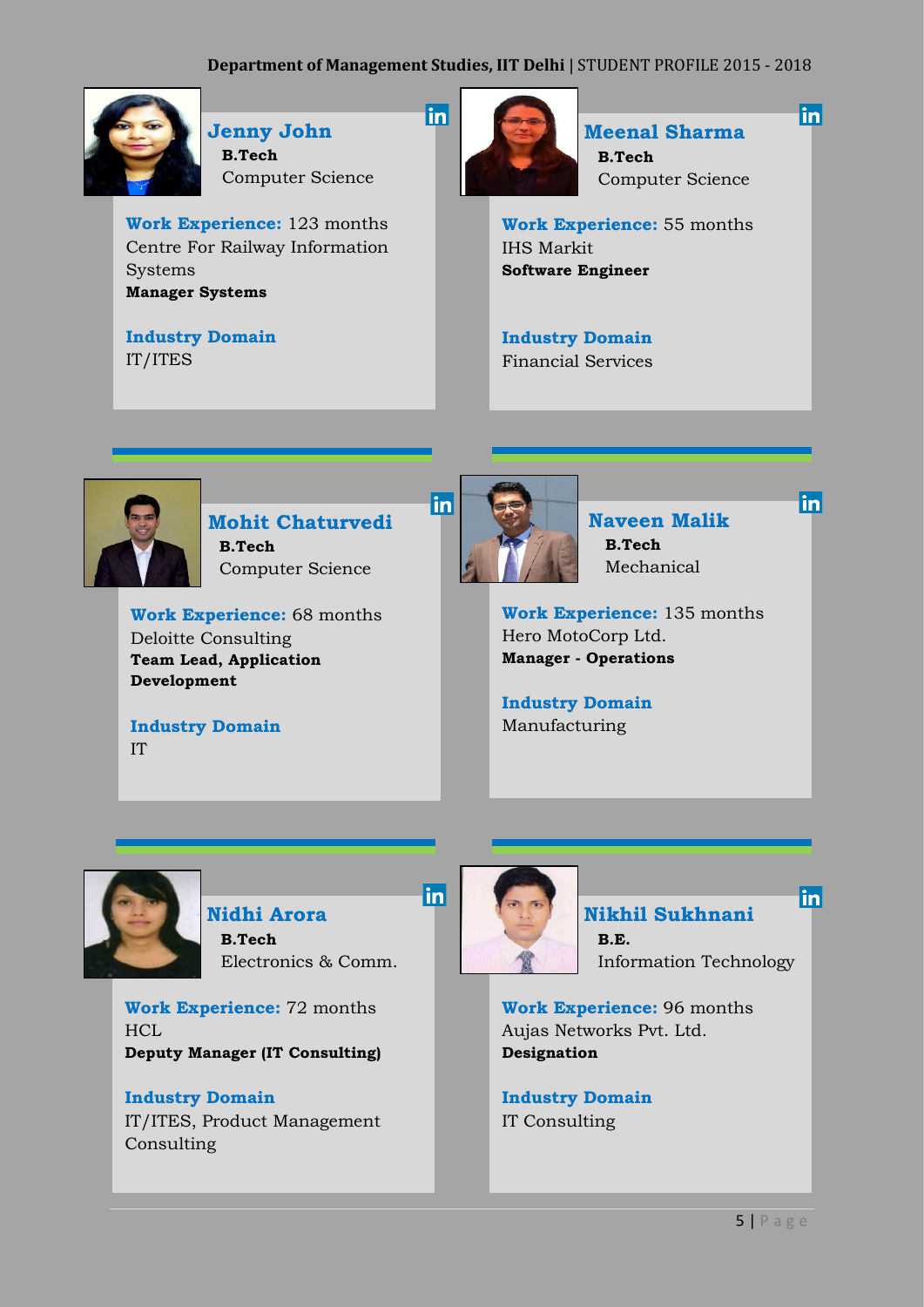in



 **Pooja Dua B.Tech** Computer Science

**Work Experience:** 62 months DXC Technology **Business Analyst**

**Industry Domain** IT/ITES



 **Rachit Kumar B.Tech** Electronics

linl

 $\mathsf{in}$ 

**Work Experience:** 108 months Punjab National Bank **Manager -Industry**

**Industry Domain** Banking



 **Rajat B.Tech** IT (Hons.)

**Work Experience:** 73 months United Health Group **Sr. Software Engineer**

**Industry Domain** IT (Banking & Health Insurance)



 **Rohan Krishna B.Tech** Information Technology

**Work Experience:** 72 months Vihan Network Limited **Lead Engineer**

**Industry Domain** IT - Telecom



 **Ruhani Arora B.E.** Computer Engineering

**Work Experience:** 52 months Microsoft **Technology Evangelist**

**Industry Domain** Technology



 $|<sub>in</sub>|$ 

inl **Saurabh Singh Negi B.E.** Mechanical

**Work Experience:** 127 months Bharat Petroleum Corp. Ltd. **Manager - Operations**

**Industry Domain** Energy Sector – Oil & Gas